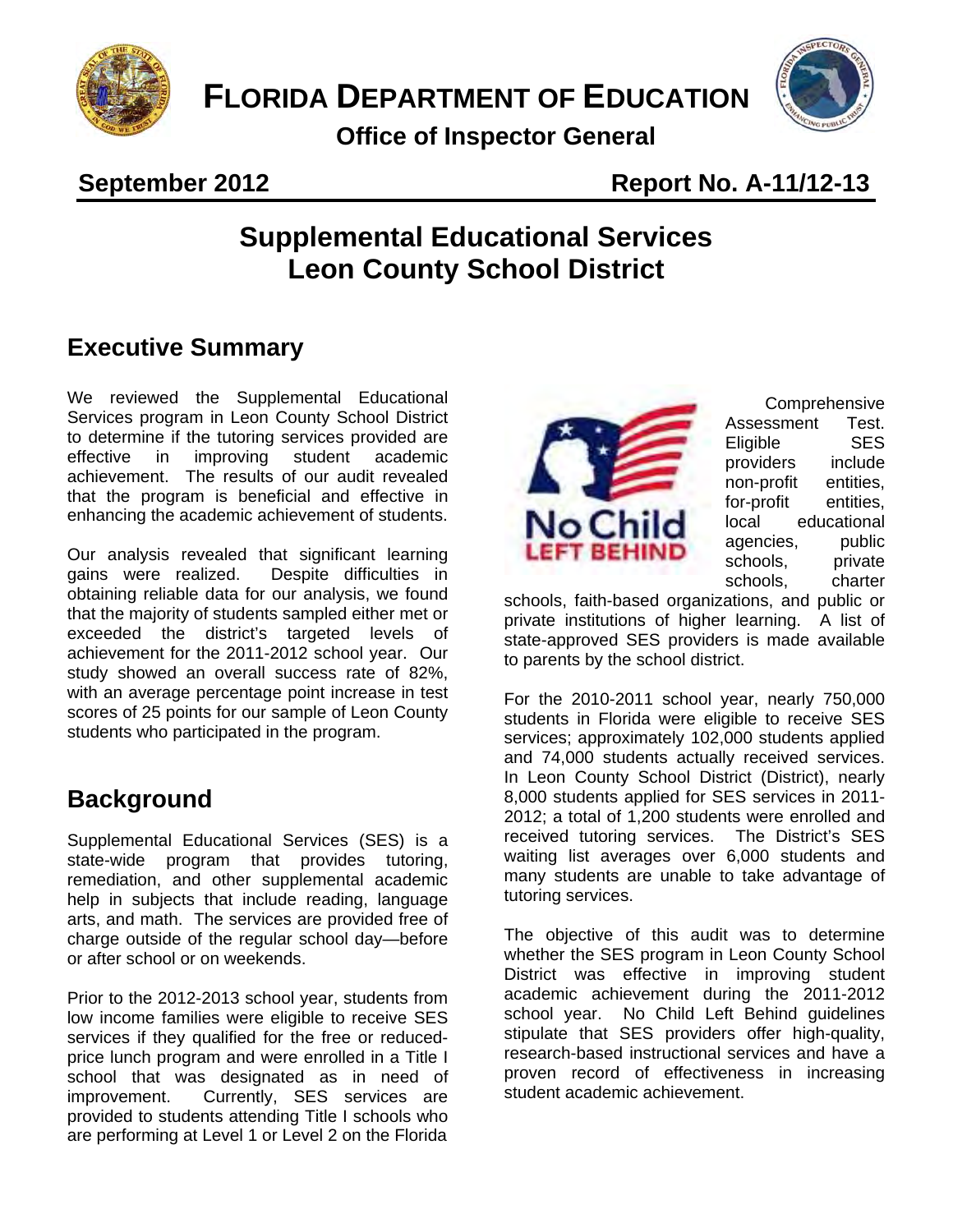post-tests. As of the end of the 2011-2012 school In Leon County, Student Learning Plans (SLP) are used to outline the specific achievement goals for each SES student and include a strategy and timetable for improving performance. To measure student academic progress, each school district tests SES students both before and after tutoring services have been provided. The instruments used to measure performance may vary from provider to provider. Effective September 1, 2011, new legislation gave school districts the authority to select acceptable pre- and postmethods for measuring the learning gains of students enrolled in SES. Previously, individual SES providers administered their own pre- and year, only Leon, Miami-Dade, and Okaloosa County school districts had opted to implement the new test standardization and administer the test themselves. The District has chosen to use the SAT-10 (Stanford Achievement Test) pre-tests and post-tests. The District has selected a thirdparty testing contractor (the testing company) to administer these assessments. in Learn County, Student Learning Plans is (3LP) from percentage points above the pre-test score.<br>
In a score of five percentage point of five percentage points above the pre-test score. The pre-test score of<br>
by example t

For the 2011-2012 school year, pre-tests were given in Leon County before the start of tutoring to establish a baseline for measuring student progress. The testing company electronically created a "draft SLP" for each student based on pre-test scores. This draft SLP was then reviewed by SES providers who were required to consult with school district staff members and parents of enrolled children to develop the Approved SLP. The final Approved SLP for each student consisted of three goals which addressed specific deficiencies based on the weakest areas of the pre-test and/or district input. Each goal was tied to a specific measurable performance objective (Next Generation Sunshine State Standard Benchmark). Students were pre-tested on many skills in the subject areas of language arts and mathematics. However, providers were limited to tutoring on three goals based on the weakest areas of performance on the pre-test.

goal for each student corresponding to a score of Upon completion of SES tutoring, the testing company gave a post-test which was identical to the instrument used for the pre-test. The target goal was set by individual providers and approved by the District. The District approved a minimum five percentage points above the pre-test score. District's first year to implement the standardized testing. The difference between the target goal and the post-test score was used to determine student proficiency.

# **Results**

To evaluate the effectiveness of the SES program, we compared pre- and post-test results for SES students in the District for the 2011-2012 school year. We examined score reports from the testing company to determine the success rate of students in the program. We also reviewed the Approved SLPs and Monthly Progress Reports on the District's SES database (EZSES) to ensure that the subject matter on which students were tested actually corresponded to what they were taught by providers.

during the first testing cycle in early 2012. Approximately 300 students took the post-test However, we were only able to analyze the data for 207 students. We discarded nearly one-third of our original sample due to problems with the sample data. Examples of problems we encountered include:

- Subject area(s) in which some students were tested did not always mirror the area(s) in which students were tutored;
- Many test scores were missing from the testing company's score report or from EZSES;
- Student goal descriptions listed on the student's Approved SLP did not always match those on the testing company's score report; and
- Numerous discrepancies were found between the test scores reported on EZSES and the testing company.

Ultimately, we were instructed by the District to rely upon the test results provided by the testing